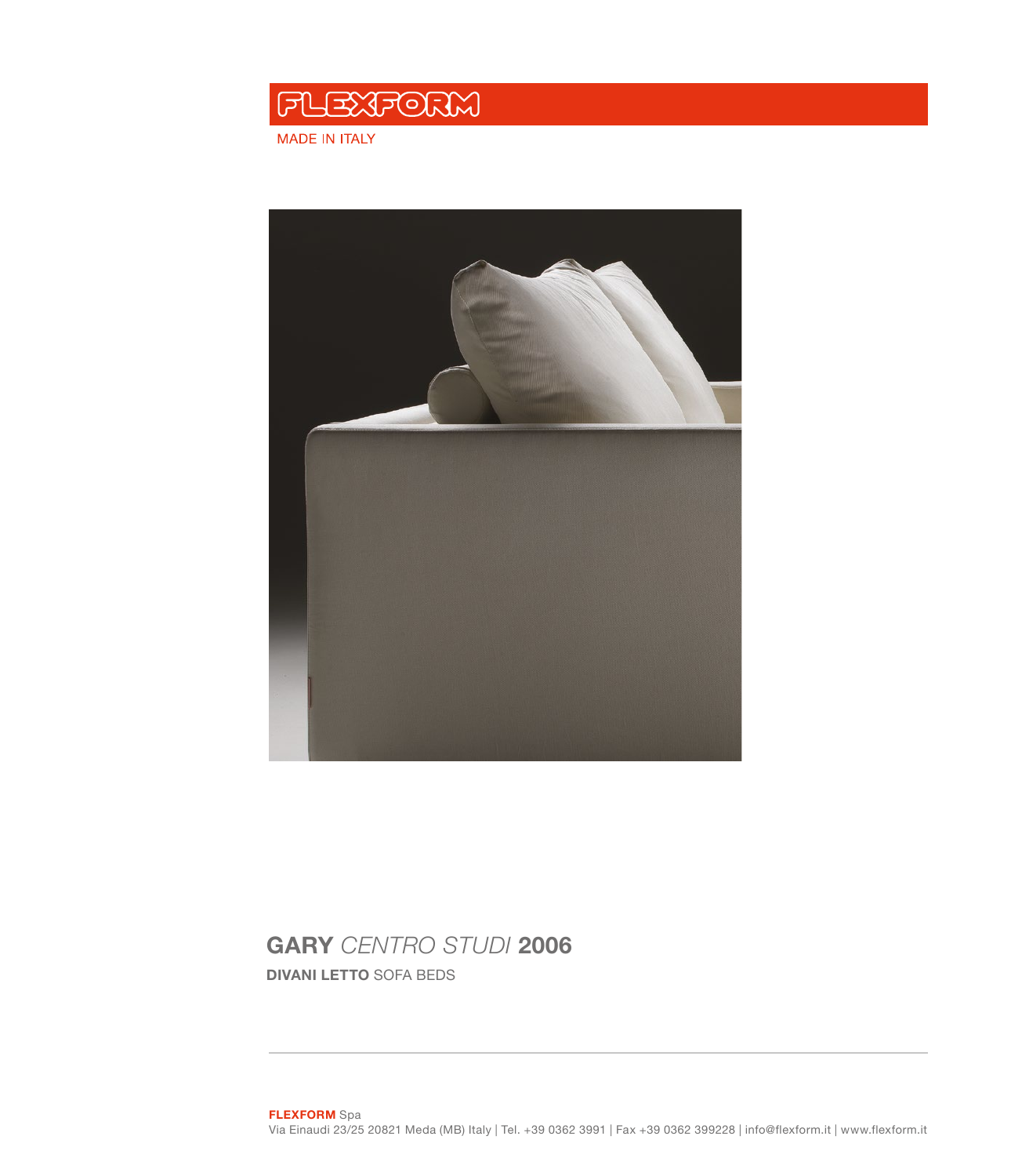## **GARY** *| CENTRO STUDI |* **2006**

**TIPOLOGIE** DIVANI LETTO **PRODOTTO** DIVANO LETTO **STRUTTURA** IN LEGNO CON IMBOTTITURA IN POLIURETANO ESPANSO RIVESTITO IN TESSUTO PROTETTIVO ACCOPPIATO. **SEDUTA** ESTRAIBILE CON MOVIMENTO MECCANICO BREVETTATO. **CUSCINI SCHIENALE** IN PIUMA CON RULLO IN DACRON.

**CUSCINI SEDUTA** IN ESPANSO E DACRON. **PIANALE** RETE METALLICA.

**RIVESTIMENTO** TESSUTO SFODERABILE O PELLE NON SFODERABILE.

**MATERASSO** IN POLIURETANO CM 160X200.

**CATEGORIES** SOFA BEDS **PRODUCT** SOFA BED **FRAME** IN WOOD WITH POLYURETHANE PADDING COVERED WITH A PROTECTIVE FABRIC LINING. **SEAT** EXTENDIBLE WITH A PATENTED MECHANICAL MOVEMENT. **BACKREST CUSHIONS** DOWN-FILLED WITH BOLSTER IN DACRON. **SEAT CUSHIONS.** IN POLYURETHANE AND DACRON. **PLATFORM** IN METAL. **UPHOLSTERY** REMOVABLE FABRIC OR NOT REMOVABLE LEATHER COVERS. **MATTRESS** IN POLYURETHANE 160X200 CM. **PRODUKTARTEN** BETT-SOFAS **PRODUKT** BETT-SOFA **GESTELL** HOLZGESTELL MIT POLYURETHAN POLSTERUNG UND PASSENDEM STOFFSCHUTZBEZUG. **AUFKLAPPBARE LIEGEFLÄCHE** MIT PATENTIERTEM MECHANISMUS. **RÜCKENLEHNENKISSEN** DAUNENKISSEN MIT KISSENSTÜTZROLLE AUS DACRON. **SITZKISSEN** POLSTERUNG IN POLYURETHAN UND DACRON. **LIEGEFLÄCHE** AUFKLAPPBARER METALLRAHMEN. **BEZÜGE** ABZIEHBARE STOFFBEZUEGE ODER NICHT ABZIEHBARE LEDERBEZÜGE. **MATRATZE** AUS POLYURETHAN MASSE 160X200CM.

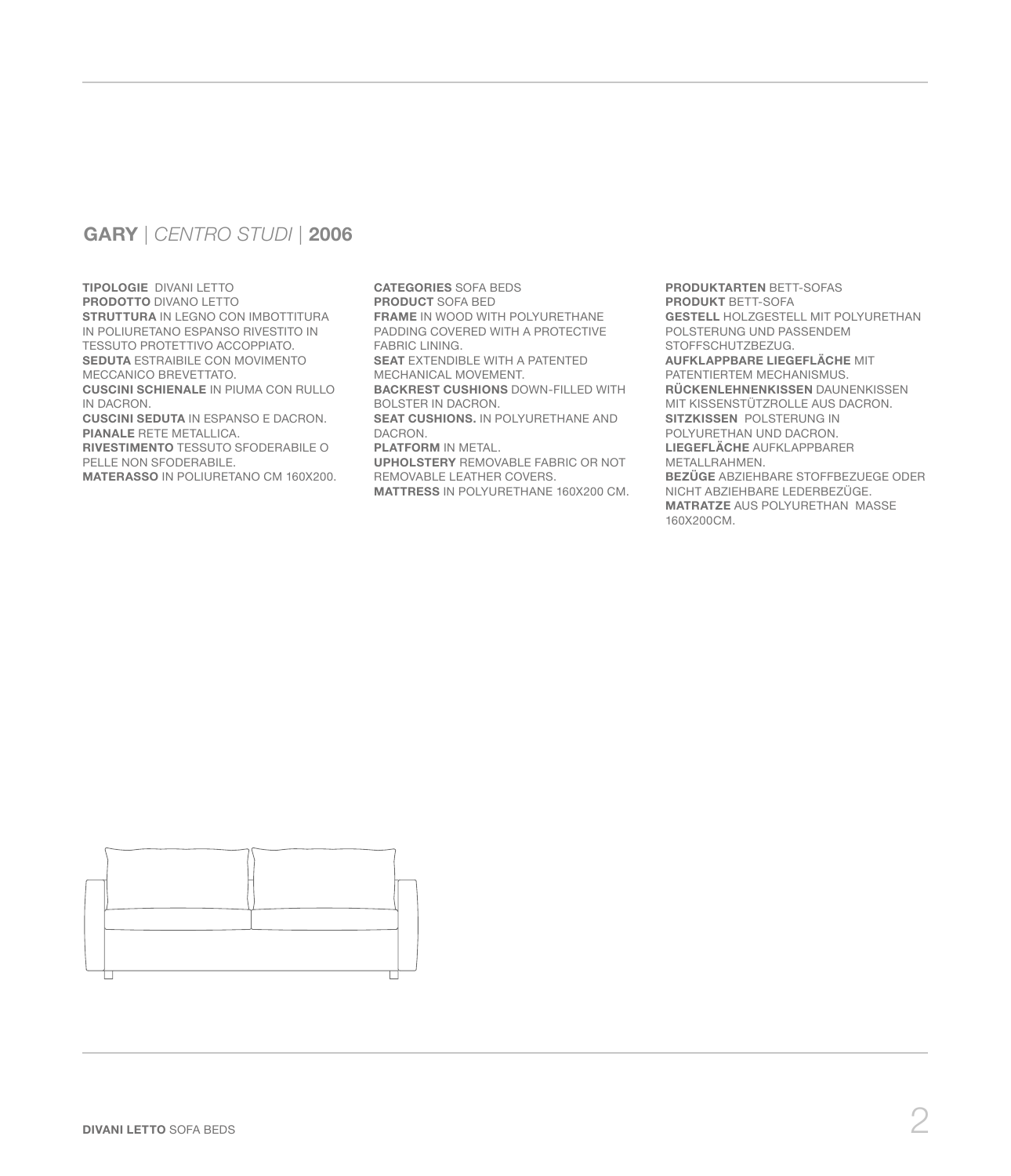